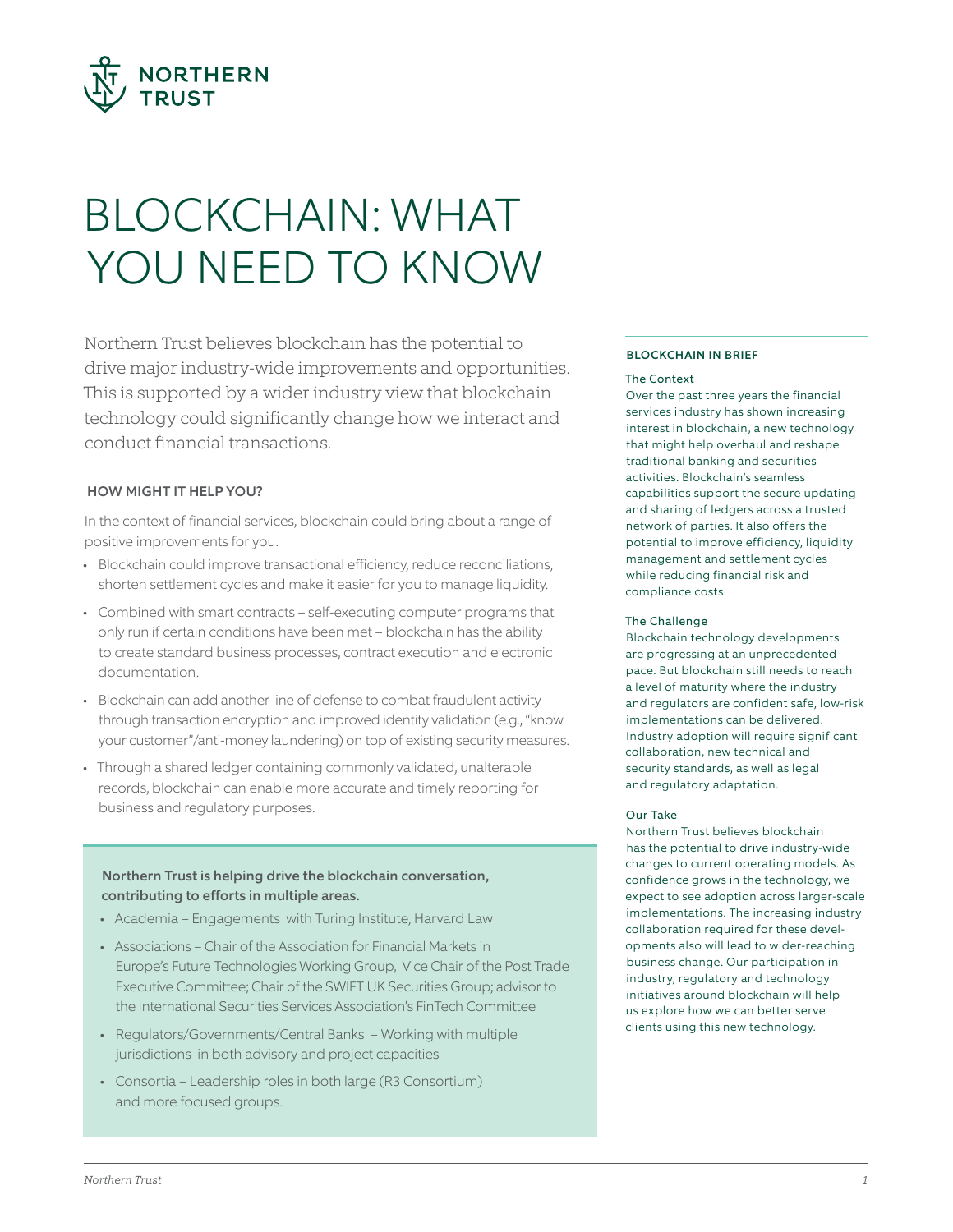## WHAT DOES BLOCKCHAIN DO?

The excitement around blockchain comes from its seamless, simultaneous integration of transactions, settlements and ledger updates directly between multiple parties. It creates a secure way to share information and conduct transactions without the need for a single, central party to approve them. Only authorized network members have the ability to see details of their own transactions, providing confidentiality and privacy. All updates to the shared ledger are validated and recorded on all participants' shared ledgers, which drives security and accuracy. Because all updates to the ledger are unchangeable and auditable, network members can accurately trace their past activity.

## WHAT CAN IT DO FOR FINANCIAL SERVICES?

Many leading financial services firms now recognize blockchain technology has evolved to the stage where it could help overhaul and reshape traditional industry structures and operating models. The industry sees potential value in its unique combination of distributed shared ledgers, permissioned trusted networks, immutable encrypted records, privacy, confidentiality and real-time transaction settlement.

Because many of its benefits and opportunities can only be realized through collaboration, blockchain has triggered an unprecedented level of financial services industry cooperation involving investment banks, global custodians, asset managers, exchanges, clearing houses, central banks and regulators.

These institutions – together with industry bodies, consortia and trade associations – are actively studying how to leverage blockchain technology. Through our participation among these groups, Northern Trust is helping drive research, experiments and prototypes in the areas of:

- digital identities
- central clearing
- security and governance
- collateral management
- real-time data and reporting
- asset safety
- account structures
- ledger interoperability
- peer-to-peer transactions
- settlement efficiency

For good reason, regulators in many leading jurisdictions have taken notice of blockchain's potential impact. They have invested in blockchain innovation laboratories and an increasing number are establishing information-sharing agreements to build knowledge and practical expertise. Northern Trust is taking a leading role alongside these regulators to examine how the regulatory landscape should evolve using new technologies to increase efficiencies and streamline regulators' oversight and supervision.

For good reason, regulators in many leading jurisdictions have taken notice of blockchain's potential impact.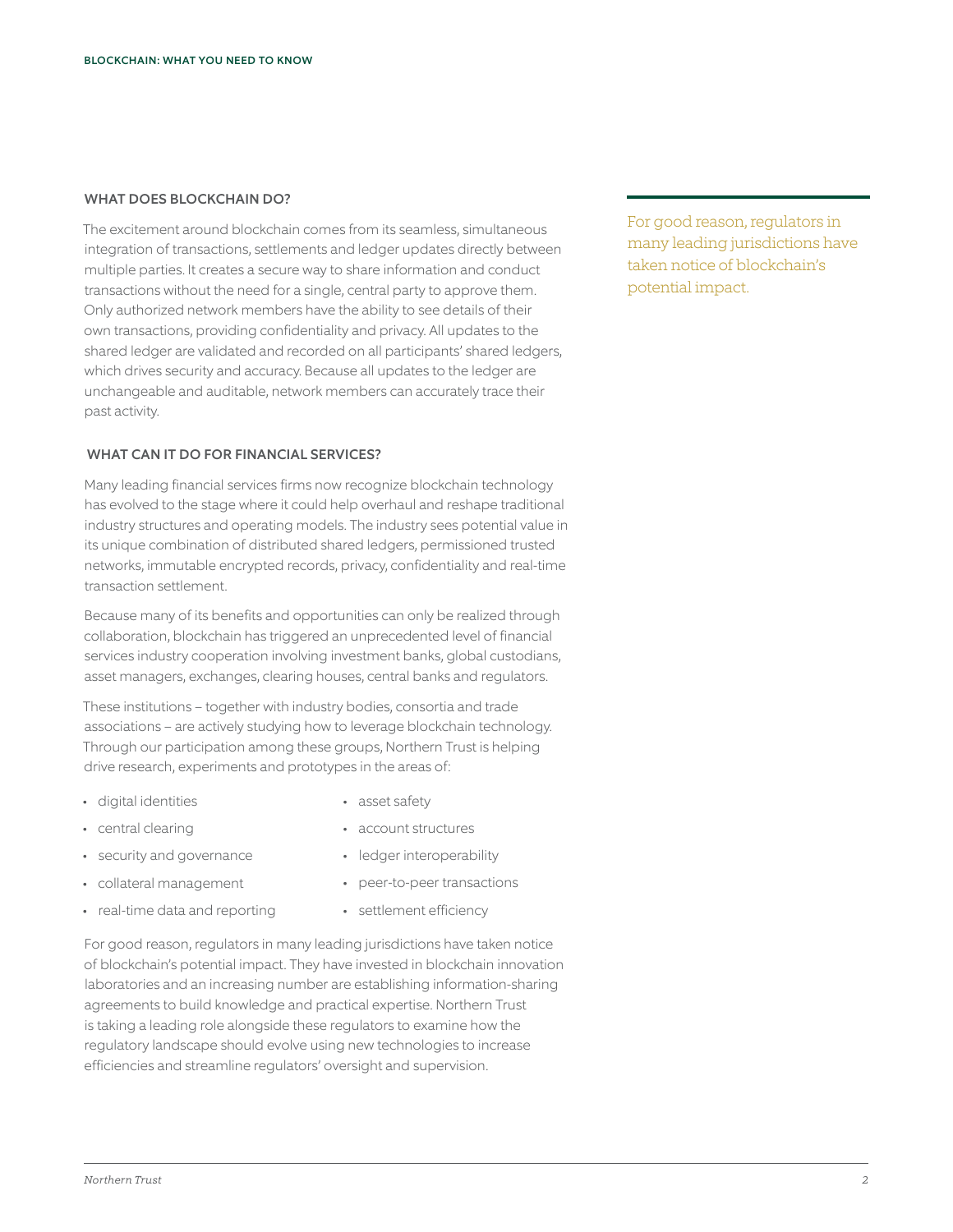### WHAT MORE CAN WE EXPECT TO SEE?

Blockchain's impact is not solely limited to financial services – a variety of uses are being developed by many industries (e.g., insurance, shipping, manufacturing, legal) and national agencies. Because the technology is rapidly evolving, Northern Trust has adopted a considered approach as we critically evaluate its practical uses and implementation. We are engaging with a number of firms and institutions to thoroughly examine blockchain and provide a greater level of understanding around the technology, its applicability and the value for our clients. For this to be successful in financial services it will be important to establish common standards, protocols and integration with traditional infrastructures. Cross-industry efforts to define and establish these necessary global standards are already underway.

At Northern Trust we will continue to research, evaluate and influence how blockchain and other new technologies can be embraced and change not only financial services but how we serve you. We remain committed to actively engaging with the industry, regulators and financial technology innovators and will continue to communicate further developments.

 At Northern Trust we will continue to research, evaluate and influence how blockchain and other new technologies can be embraced and change not only financial services but how we serve you.

## A number of small-scale blockchain implementations have been launched over the past two years involving:

- proxy voting
- asset issuance
- company registrations
- digital identities
- international payments
- precious metals settlements
- private equity

Several central banks, central clearing and settlement infrastructures have committed sizeable research and development investments to evaluate the technical feasibility and business cases for major platform replacements.